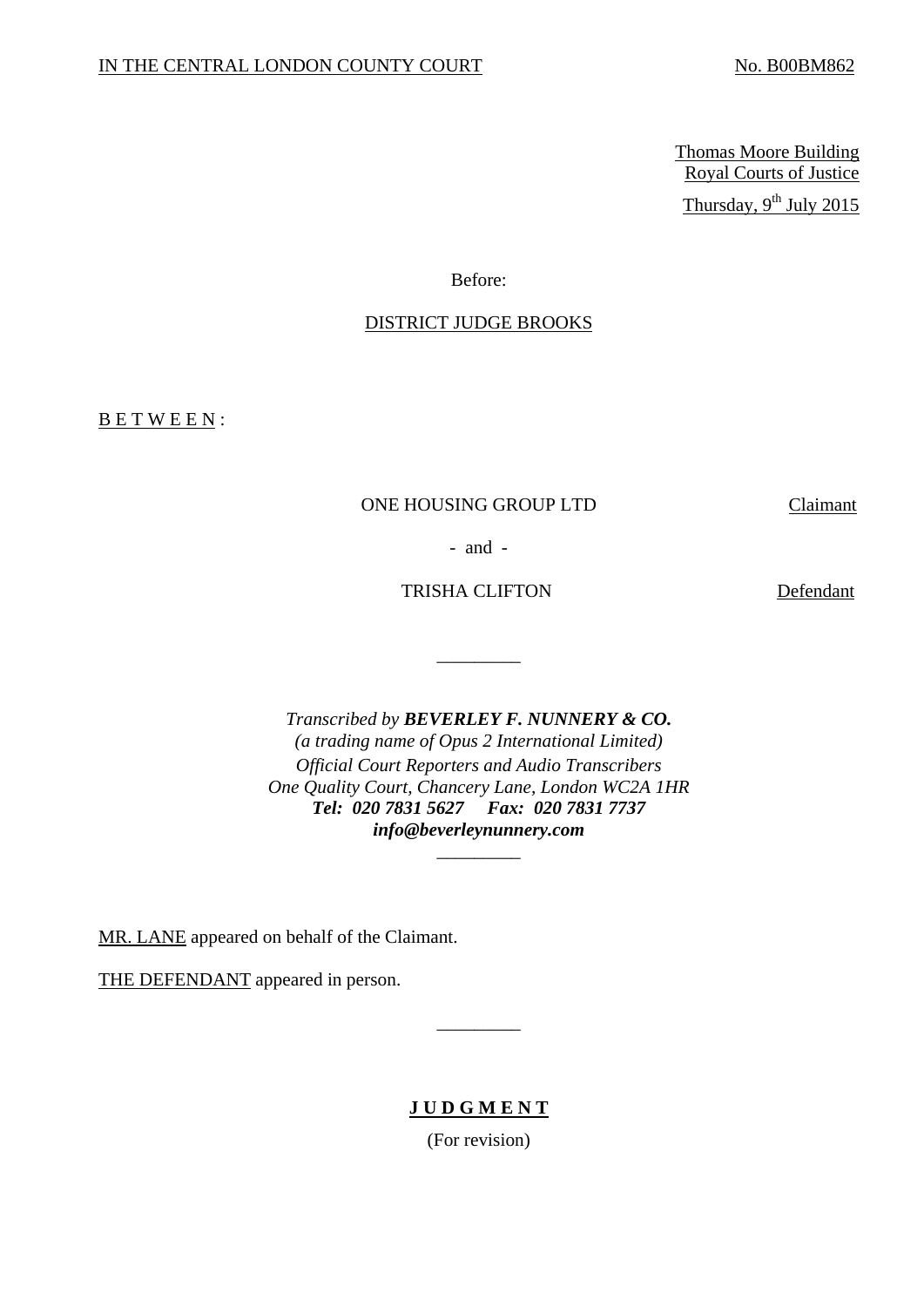## DISTRICT JUDGE BROOKS:

- 1 Today I am dealing with the sentencing following findings of contempt of court in relation to ten breaches of a court order by Trisha Clifton. The committal order was dealt with on 24<sup>th</sup> June. The defendant was arrested on  $6<sup>th</sup>$  July and I remanded her in custody on  $7<sup>th</sup>$  July until today. She made a request for an adjournment which I refused earlier for the reasons I then gave. The committal was based upon a notice to show cause and two arrests which had taken place on  $6<sup>th</sup>$  May 2015 and also on 20<sup>th</sup> June. On 24<sup>th</sup> June I heard evidence from PC King, Ms. Cahill, an employee of the claimant, and viewed CCTV footage of all ten incidents which took approximately an hour of court time. Ms. Clifton did not attend on that occasion. She has given me two reasons for her non-attendance on that day, those reasons being that she was either incarcerated or she was in hospital following an assault. It matters not because even if she had been here, given the weight of evidence which I had in front of me, particularly the CCTV footage and the evidence of two live witnesses who saw her on the premises, I would have and did find those incidents proved to the criminal standard. She was not here and I found them proved in any event. I was sure that those breaches had taken place. I have to ensure that court orders are complied with.
- 2 Today, Mr. Lane appears on behalf of the claimant. He says that it is really a matter for the court to decide what sentence to impose, if any, but it is his job to point out various matters to me. He says that two of the breaches are more serious, those are the breaches on  $3<sup>rd</sup>$  and  $5<sup>th</sup>$ May, but his client does recognise that Ms. Clifton has an alcohol dependency problem; indeed it is the job of the claimant to house people who have drug and alcohol dependency problems. He also tells me that the claimant recognises that the defendant is in a relationship with Mr. O'Connor. He says that the other eight breaches can be categorised as the defendant being in an area where she should not be. He drew my attention to Ms. Cahill's statement where she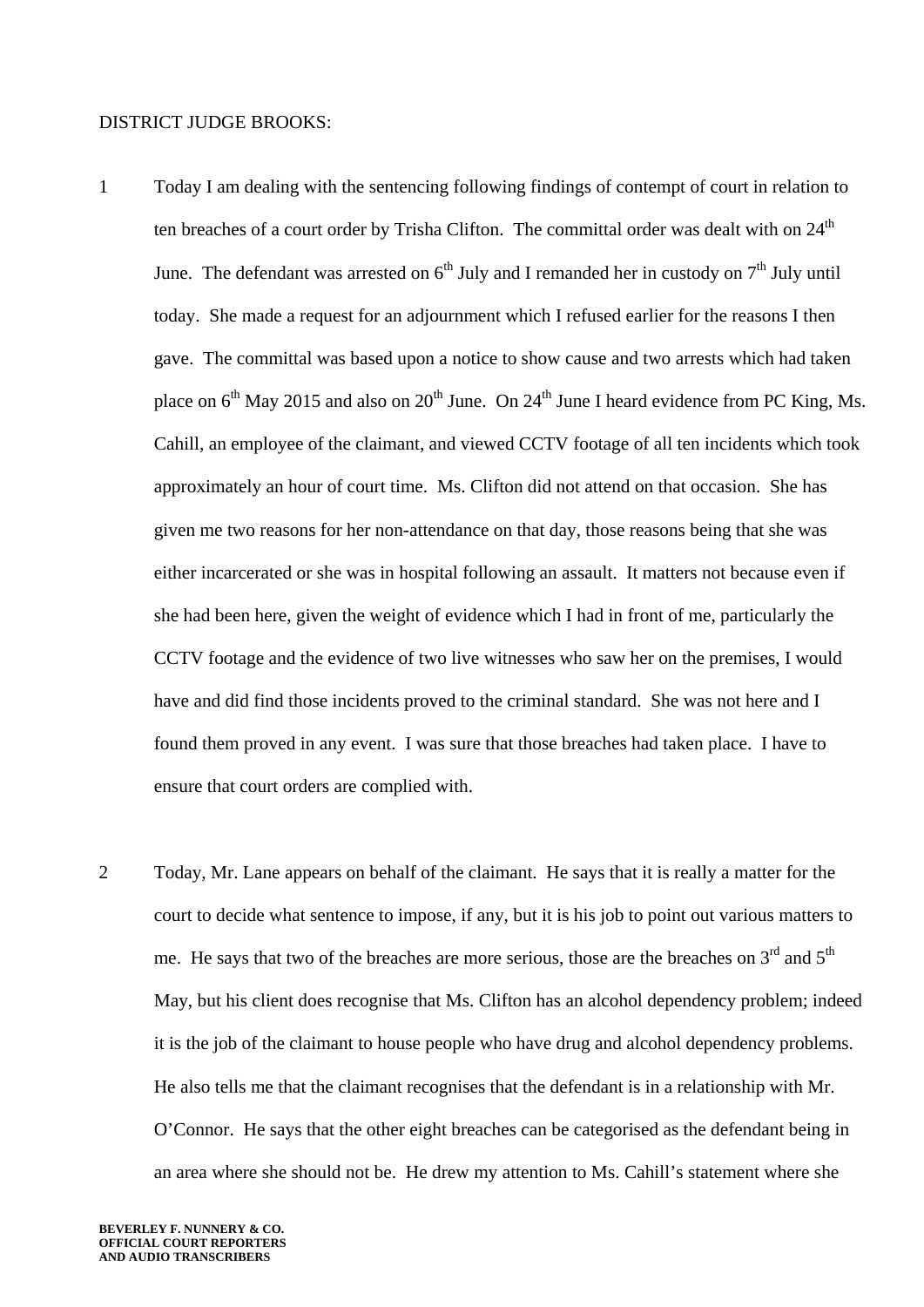says that when the injunction was applied for Ms. Clifton's behaviour was abusive and threatening, that it was seriously affecting their housing function and other tenants were fearful for their safety. He also drew to my attention to the fact that the injunction has three limbs. Taking into account those limbs, the last one being that she should not attend the premises, that that part of the injunction could easily have been dealt with by the defendant arranging to meet Mr. O'Connor outside the premises, particularly bearing in mind that the defendant has not lived there for many, many years, since about May 2011. He says that the breaches are repetitive and serious and alcohol dependency does not excuse the behaviour and there is no evidence of what Ms. Clifton was doing to resolve that problem. He drew my attention to the guidelines and the three categories set out herein. He said that the breaches are constant breaches and I must give serious consideration to saying that the breaches fall within category 1 or at the very least category 2. He says that something should be given for the cumulative effect of these breaches.

3 Ms. Clifton was given an opportunity over lunch to consider Mr. Lane's submissions so that she could put forward her plea in mitigation. I explained what that meant and pointed out that she should draw my attention to the matters which she believed I should take into account. She wholeheartedly apologised if her behaviour had caused any problems to the staff or if they found it upsetting. She said that staff often said "hello" to her outside the premises. She denied that her behaviour had caused a problem to any of the residents, many of whom had serious drug and alcohol problems, and told me that it was part of the banter between them. She said in terms, "Sometimes I was greeted and sometimes not," and she told me that if I was considering a custodial sentence, that it should be a suspended sentence. She said that she had had one imposed for two breaches of another injunction which is not relevant here. If I were to do that or to impose some other sentence not involving a custodial sentence, it would allow her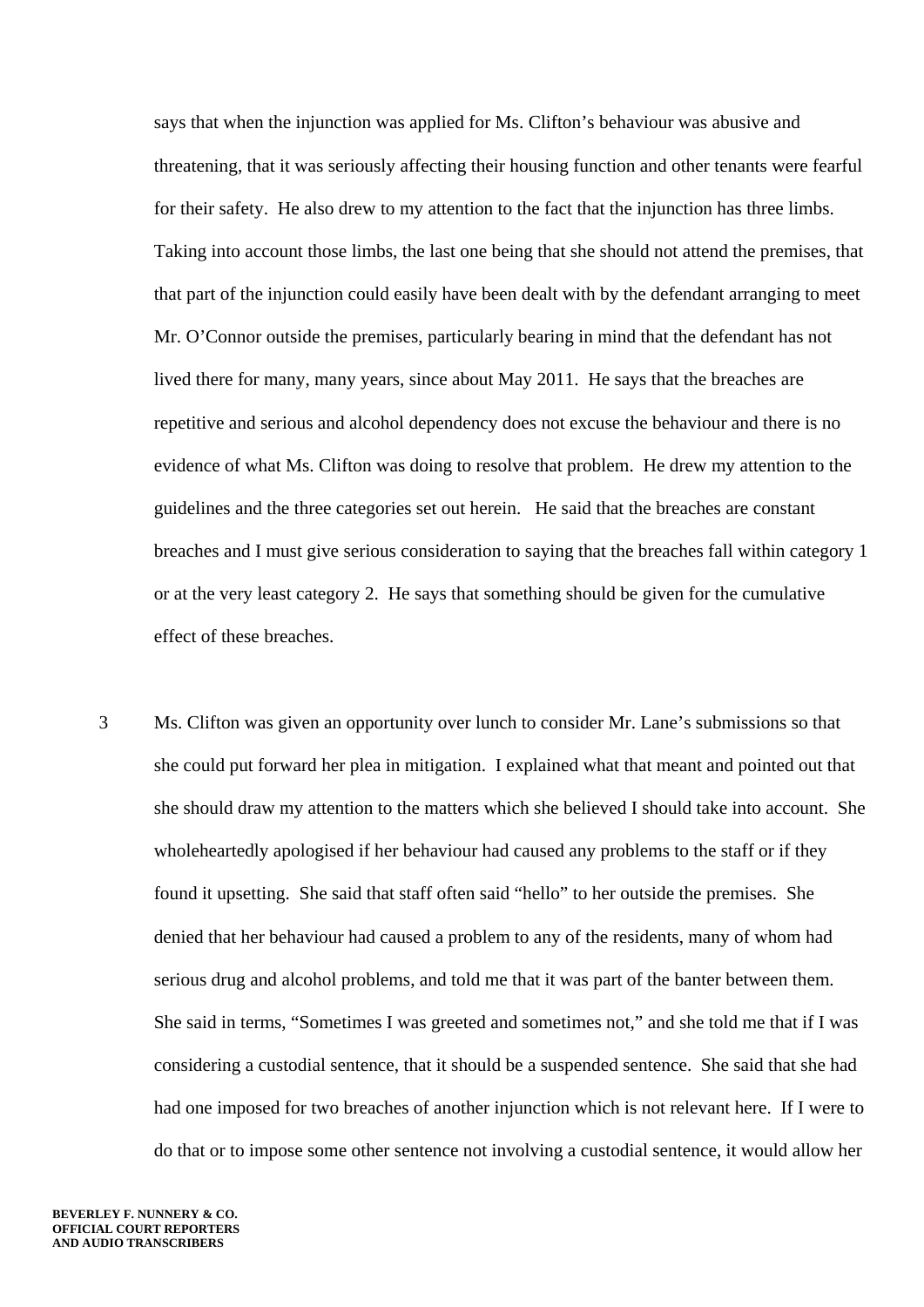to go on a detox, or rehab and engage with psychiatric services. She told me that she has a number of problems. She told me she suffers from depression, gender dysphoria and posttraumatic stress disorder. She said that given that Mr. O'Connor is shortly about to be evicted from the property, she believes within the next six weeks as he had been served with a notice – nothing was said from the claimant about that but that is what she tells me – that there would be no reason whatsoever for her to return to the property bearing in mind that really Mr. O'Connor was her sole reason for going to the property as he is her partner. She says that there has been no deliberate or serious harassment of the claimant.

4 Mr. Lane handed up two authorities which were of assistance. One of the authorities, *Solihull Metropolitan Borough Council v Willoughby* [2013] EWCA civ 699 at paragraph 19 mentions the case of *Hale v Tanner* [2000] 1 WLR 2377, where Hale LJ (as she then was) gave some guidance on sentencing for contempt. She set out ten matters which I will just go through. The first one is that imprisonment is not to be regarded as an automatic consequence of a finding of breach. Secondly, the range of sentencing options is more limited than in crime, the court can consider the alternatives to immediate custody, i.e., adjourning the hearing, making no order, imposing a fine, requisitioning assets, and consider orders under the Mental Health Act 1983. Thirdly, if imprisonment is appropriate the length of the committal should be decided without reference to whether or not it should be suspended; a longer period of committal is not justified because it is to be suspended. Fourthly, the length of sentence depends on the court's two objectives; one, to mark disapproval and disobedience of the order and, two, to secure future compliance with the order. The seriousness of what has taken place is to be viewed in light of that as well as for its own intrinsic value. Fifthly, the length of the sentence must bear some reasonable relationship to the maximum sentence of two years, which is the maximum here. Six, suspension is possible in a much wider range of circumstances than it is in criminal cases.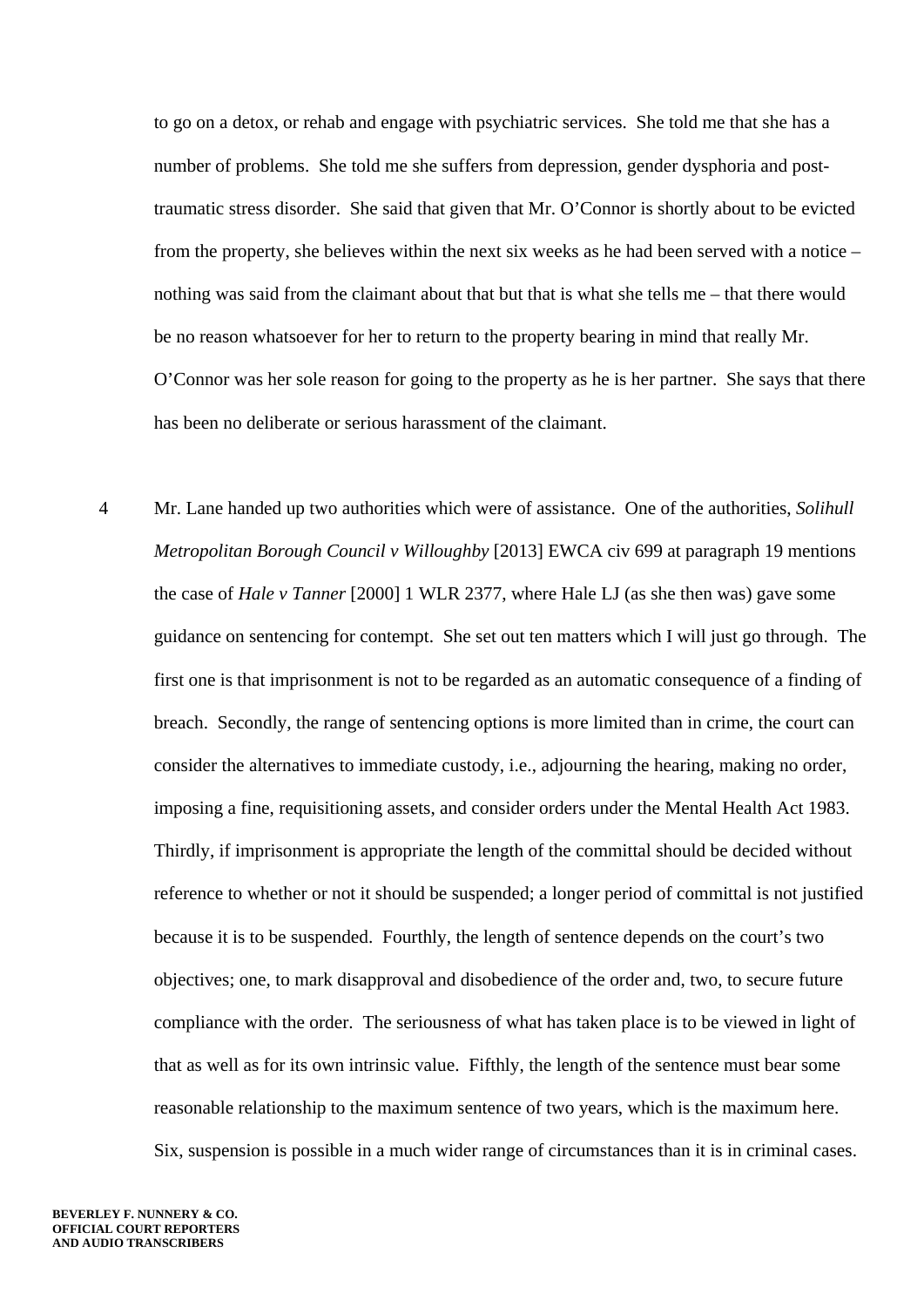It does not have to be the exceptional case and it is usually the first way of attempting to secure compliance with the order and that is certainly something which Ms. Clifton has asked me to do. Seventhly, the length of suspension required separate consideration although it was often appropriate for it to be linked to continued compliance with the order underlying the committal. Eight, the court must bear in mind the emotional context within which a breach has occurred. Nine, the court cannot ignore the impact of any parallel proceedings in another court based on some or all of the same facts which support the committal, the contemnor should not suffer punishment twice for the same event (but that is not relevant here) and, ten, the court should give very brief reasons for the contemnor to know, one, why the sentence is imprisonment; two, why it is the length that it is and, three, if it is to be suspended, why suspension is imposed in that way.

- 5 I also have to take into account, if I decide to go down the custodial route, the time spent on remand which should be doubled as required by section 258 of the Criminal Justice Act which provides for release after one half of the sentence has been served.
- 6 As I mentioned, I was referred to the case of *Solihull v Willoughby* in Mr. Lane's skeleton argument and to the judgment Pitchford LJ. He refers to *Hale v Tanner*, which I have already mentioned and in that case he puts forward three objectives for the court to consider, punishment for breach of the order, to secure future compliance with the court order if possible and also rehabilitation. He also went on to say that a committal order should reflect the aggravating and mitigating features of the breach and this could include whether the breach was deliberate, flouting or on repeated occasions. Mitigating factors may include personal inadequacy, admissions of breach, a low-level of antisocial behaviour or efforts to reform. As I mentioned, my attention has been drawn to the sentencing guidelines which I will come to in a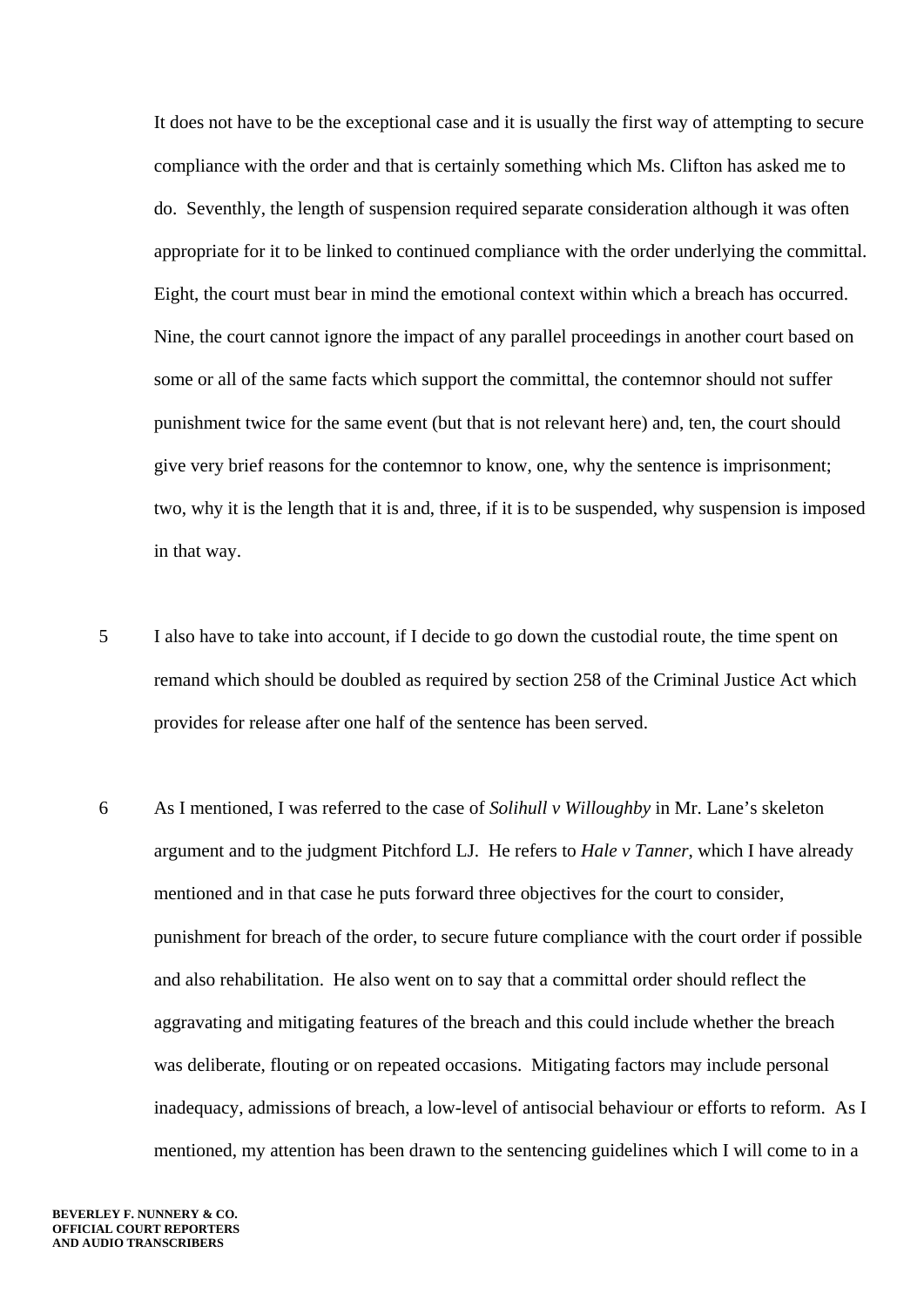few moments but going through those guidelines under the heading of "Setting the seriousness" I have to consider two aspects of culpability; one, the degree to which the offender intended to breach the order and, two, the degree to which the offender intended to cause the harm that resulted or could have resulted.

- 7 When I look at the category in the box which appears in the guidelines there are three categories under the heading "Nature or failure and harm, serious, lesser degree or no harassment." Before I come to those in detail I just wanted to reflect on the order which was made on 21<sup>st</sup> April 2015 and I should highlight the fact that that order was made after the claimant had put evidence before the court that it had been the subject of persistent and repeated harassment by Ms. Clifton over a number of years, having evicted her from and banned her from their property on  $29<sup>th</sup>$  May or  $28<sup>th</sup>$  May 2011. It was certainly said in the evidence which was called at court that Ms. Clifton had returned on many, many occasions and eventually the claimant decided to take some action. After looking at that evidence, the court granted an interim injunction on  $21<sup>st</sup>$  April 2015 which forbid Ms. Clifton from using or threatening violence towards various individuals at Arlington (and that is not being alleged here), using aggressive behaviour, foul and/or abusive language and/or gestures towards various individuals at Arlington (which has been proved in relation to the breaches of  $3<sup>rd</sup>$  and  $5<sup>th</sup>$  May) and then, lastly, entering or remaining in Arlington. That is certainly the case in relation to the eight other breaches as well as the breaches of  $3<sup>rd</sup>$  and  $5<sup>th</sup>$  May. Ms. Clifton was served with that order personally the day after at  $5.20$  on  $22<sup>nd</sup>$  April.
- 8 When Ms Clifton made her submissions she told me that she had been served with two bits of paper. I drew to her attention the certificate of service which is in the court bundle which confirmed the documentation that she had been served with at that time. I know, because I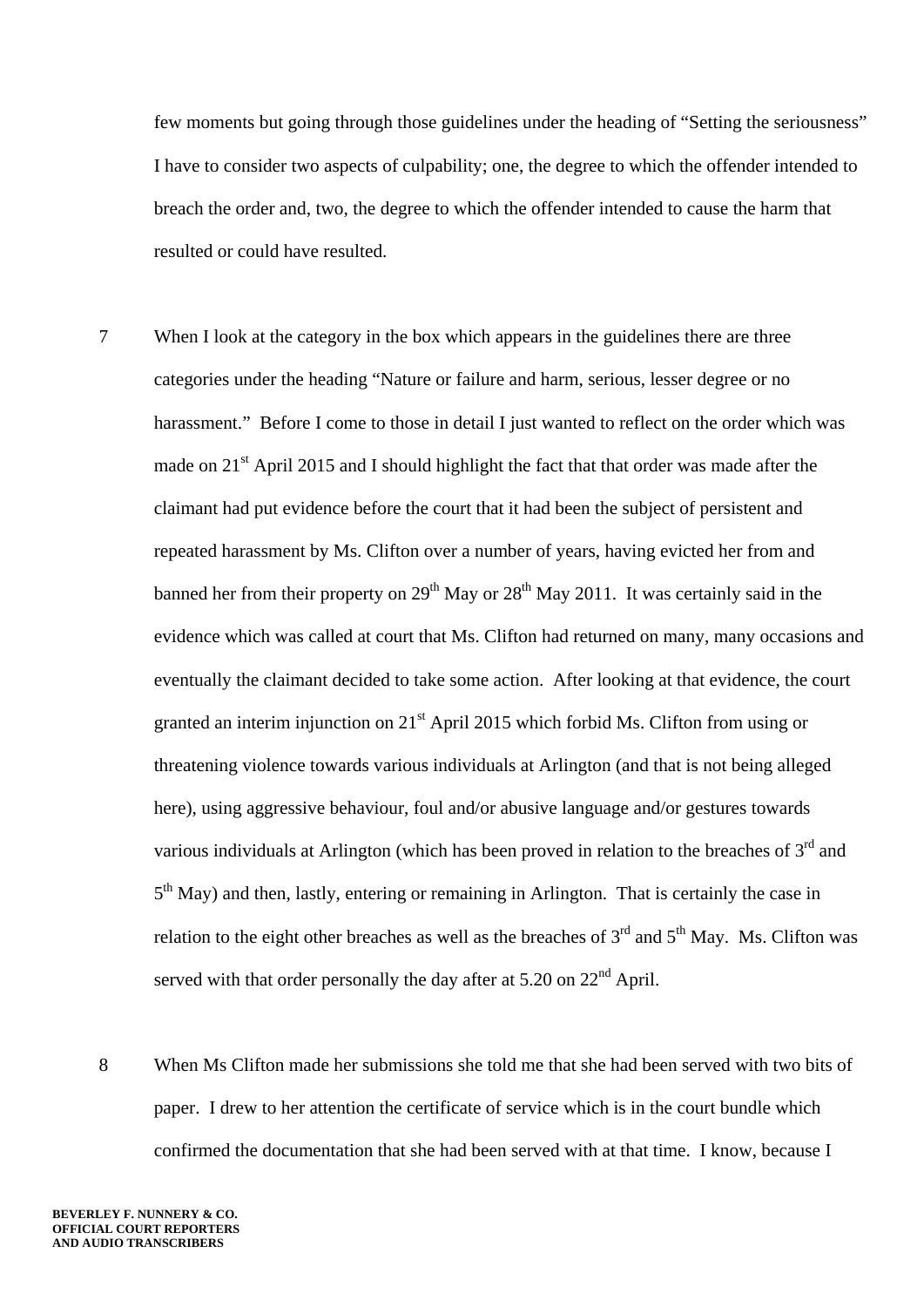have read them, that there were considerably more than two bits of paper and I took her through those items. What she told me was that when she was served with that documentation she simply tore it up. She says she was not aware for at least two days of the contents of the injunction despite being served with it. She also made a similar submission in relation to being banned from the premises. She said she was not aware that she was banned and I drew her attention to the letter of  $29<sup>th</sup>$  May 2011 which at the end of the first paragraph says, "You are evicted and banned." She seemed to accept that.

9 I have found ten matters to be proved, as I indicated previously. The first was on 22<sup>nd</sup> April at 8.50 when she entered into and remained in Arlington. I found that proved having listened to the evidence and seen the CCTV footage. I find in relation to the categories of seriousness which I have to consider that this breach falls into the third category of no harassment or alarm being caused. I do take into account that the breach occurred less than four hours after being served with the injunction. The starting point is whether a community order should be imposed. I do not consider that there are any mitigating factors which assist Ms. Clifton. She has taken me through the range of matters which she says suffers from. I cannot say whether or not she does suffer from those because no evidence has been placed before the court to assist me. I realise she has a difficulty in doing that because she has been held at Pentonville for the past two days but what I do take into account is that she appeared before District Judge Langley on  $7<sup>th</sup>$  May and was given an opportunity to file evidence to deal with the breach which was being alleged at that time. No evidence has been filed whatsoever following that hearing or the two months following that up to this hearing before me. I do accept that she has an alcohol dependency problem. She has not pleaded guilty to any of these breaches leading to the court having to hear evidence and find her in breach of the order. Taking all those matters into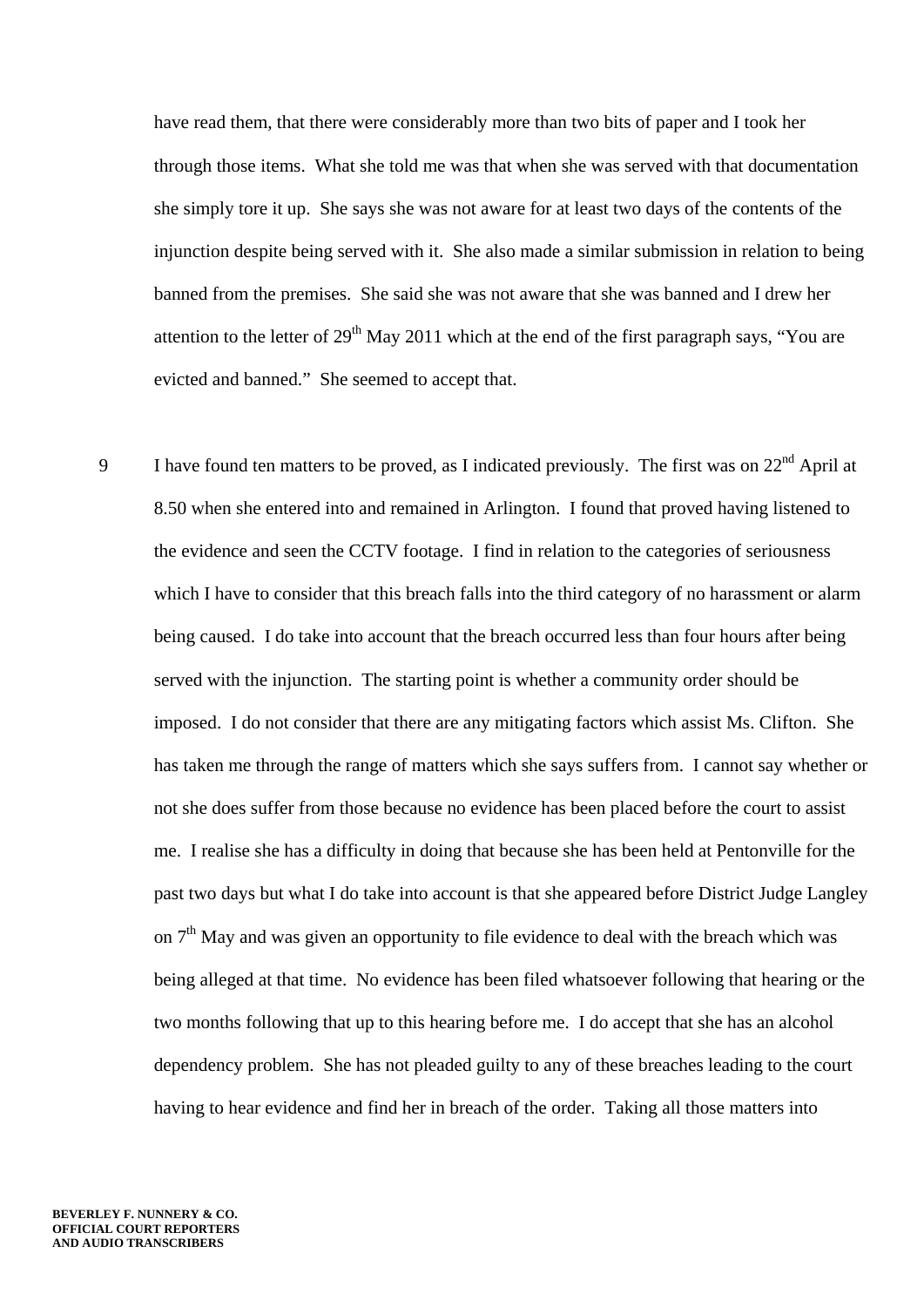account I do impose a community order for this breach. That sentence will become academic because of what follows in this judgment.

- 10 On  $24<sup>th</sup>$  April at 8.30 Ms Clifton entered into Arlington and remained in the premises by locking herself in the toilet. Again this is a further breach of the order and again I consider this falls into the third category of there being no harassment or alarm. There being no mitigating factors I impose a community order for this breach.
- 11 The next incident is on  $25<sup>th</sup>$  April where she again entered the property, going to the toilet and sitting on the bench. I find that that falls within the second category of the guidelines. I say that because this is now the third breach of the order. The starting point is a six-week period in custody. I see no reason why that should not be imposed here and I sentence her to six weeks in prison. I have already dealt with the mitigating factors. I do not believe that there are any here or there is certainly no evidence of them and even if there is evidence of them, subject to what I say about whether it should be suspended or not, she will have the opportunity to use the services in prison to assist her with those.
- 12 The next breach is on  $26<sup>th</sup>$  April when she entered into Arlington and tried to get into the lift with Mr. O'Connor and he tried to discourage her. She then got into the lift and went to his room. Again, in my judgment, that falls within category 2, and again this is a breach on the following day and I say the same about the mitigating factors. I impose a sentence of six weeks.
- 13 The next breach, and here I should point out that Mr. Lane says this is more serious than the other breaches, is that on 3rd May she went into Arlington, she banged on the toilet door in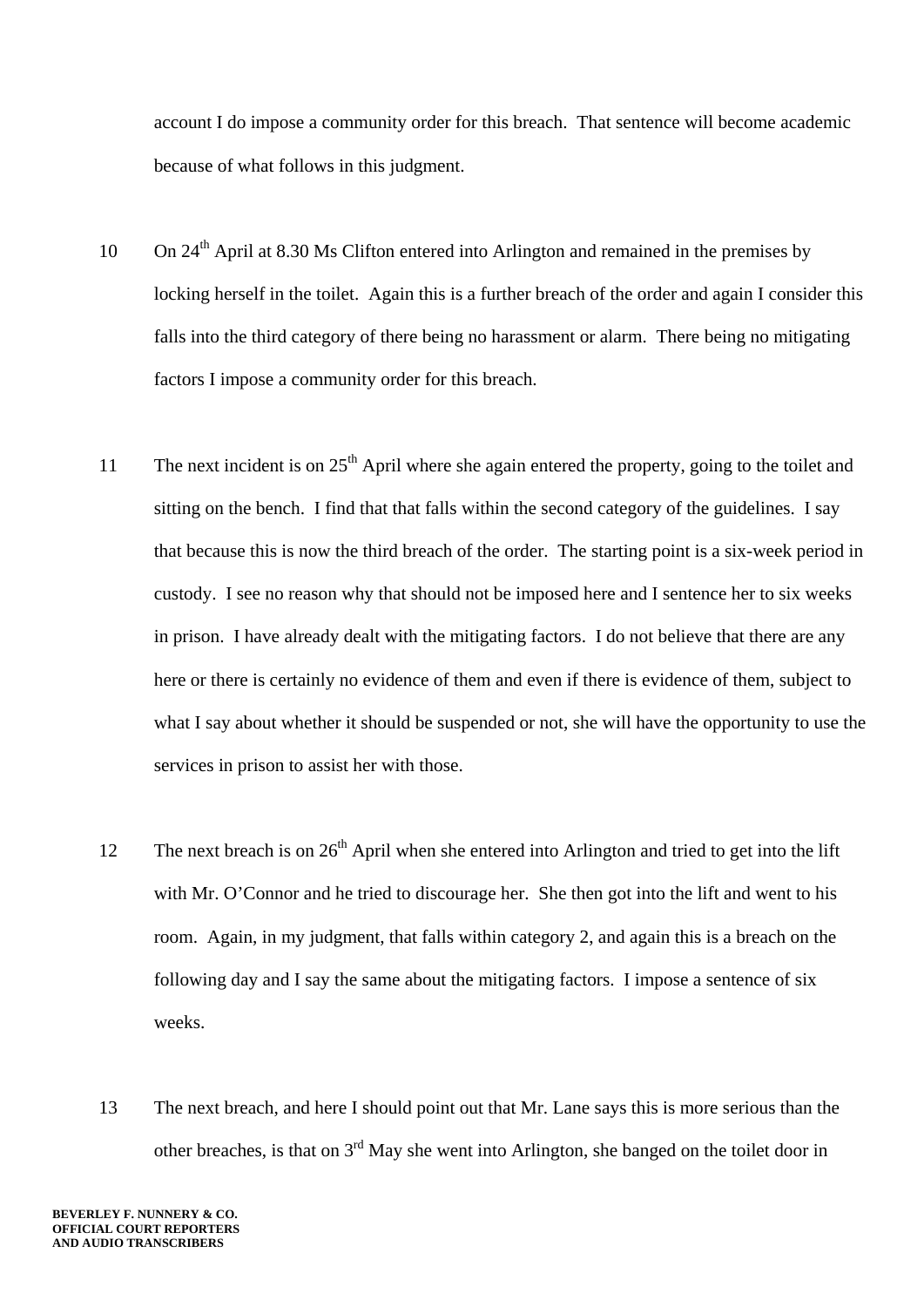reception, because someone was already in the toilet, and she then had an altercation with a carer for another resident who had been in the toilet and she became verbally abusive and threatening towards him. That carer was Mr. David Roadhouse, as I understand it, and I recall reading the incident report which was prepared at the time and I accepted that evidence. I have considered whether that should fall into the serious or lesser category and, in my judgment that should fall into the lesser category. The starting point is again a six-week period in custody. In my judgment, this was a much more serious breach of the order than the previous breaches. Clearly, in my judgment, Ms. Clifton was directly flouting the order. Even when she gave her mitigation she said that she was not aware of the injunction for a couple of days. She was served with the injunction on  $22<sup>nd</sup>$  April and this occurred almost two weeks later. As a result, I am going to impose a sentence of three months in custody.

- 14 On  $5<sup>th</sup>$  May she entered into Arlington again. She did what she had done before, locked herself in the toilet, and when she came out she told the staff that she was going to get the army on them. Again the starting point here as far as I am concerned is the second category, that it is lesser degree. The period of incarceration should be a six week period. Bearing in mind she had attended the premises on a number of occasions and was asked to leave and simply ignored requests, sitting in reception or going into the toilet and locking herself in, I impose a sentence of imprisonment of three months.
- 15 I now come to another incident again on  $5<sup>th</sup>$  May in fact two further incidents on  $5<sup>th</sup>$  May where she arrived later in the day at 4.45 and 7.30 and where, firstly, she ignored requests to leave after having come in and sat on the bench and subsequently went into the toilet and later at 7.30 she came into the building with Mr. O'Connor and attempted to get into the lift and was prevented from doing so but stayed in reception. Again the starting point is the lesser degree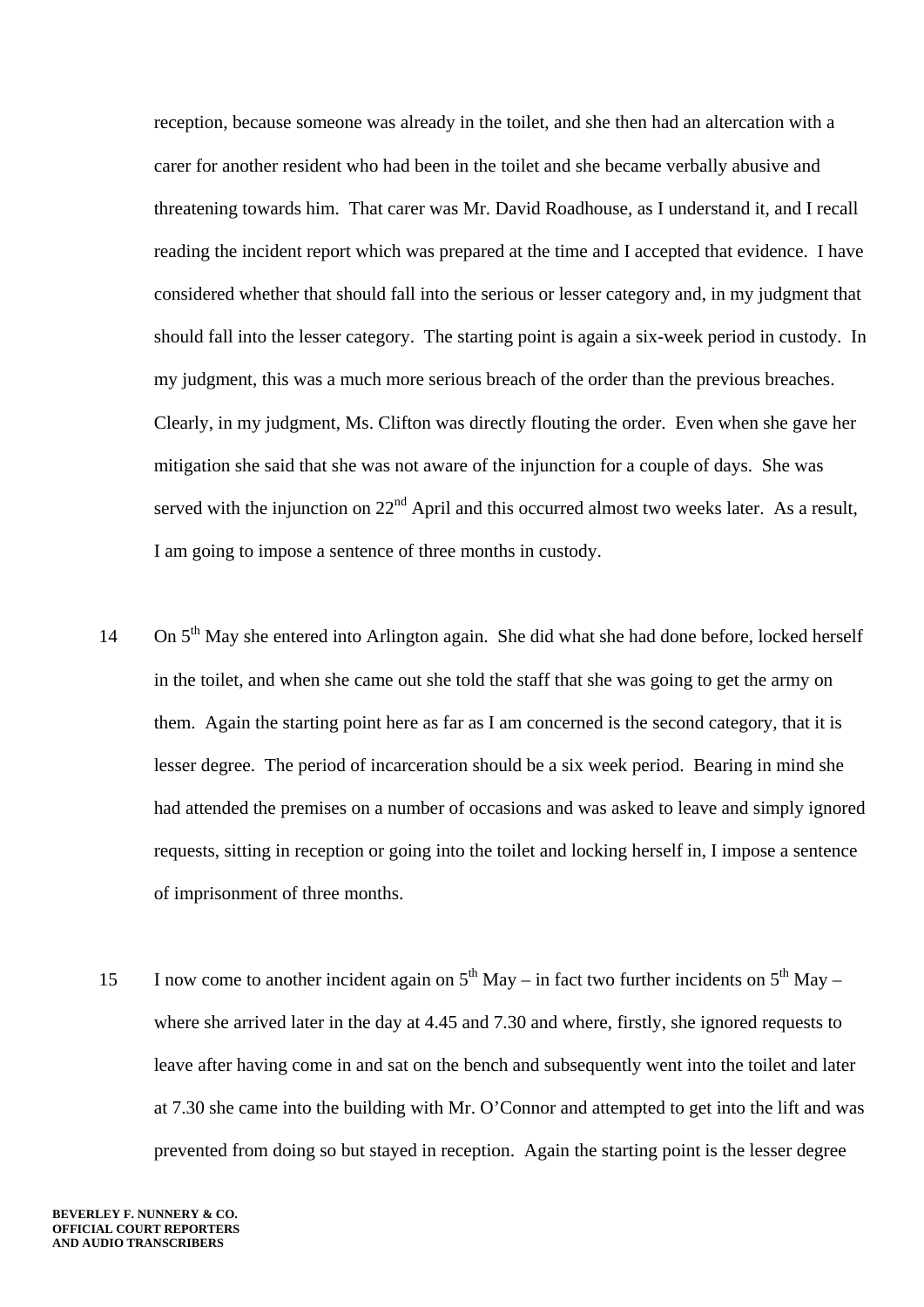and a six-week period of imprisonment is the starting point. However, bearing in mind that this is yet again a subsequent breach or a repeated breach of the order; I am going to impose sentences of imprisonment of two months each for both breaches.

- 16 Then we have the incident of  $6<sup>th</sup>$  May where she entered into Arlington and remained in the property. She went into the toilet. On that occasion I believe she was ushered out but she ignored that. Police officers had to be called and she was arrested and removed from the building. That is a matter about which PC King gave evidence. Again the starting point is lesser degree of harassment, so the starting point is six weeks in custody. I am going to impose a two-month period of imprisonment. I impose this sentence as this is another repeated breach, particularly after going into Arlington on three separate occasions the previous day.
- 17 The last breach was on  $20^{th}$  June when she was found to be in Mr. O'Connor's room. Staff had to remove her after calling the Police and using a security pass to gain entry. Again, I would categorise that as a lesser degree of harassment, no violence was used. I would say that generally in relation to all of the proved incidents and although the starting point is again six weeks, I will impose a period of custody of two months.
- 18 It is clear to me that there has been a persistent and flagrant breach of disorder. Ms. Clifton has decided for reasons of her own not to comply with the order. She tells me that she visited the property to see Mr. O'Connor. If she wished to do that, she could have done it outside. She simply chose to ignore the court order and in fact her act of tearing the order up when she was served with it really demonstrated her attitude towards it. That is one of the reasons why I have imposed the sentences which I have.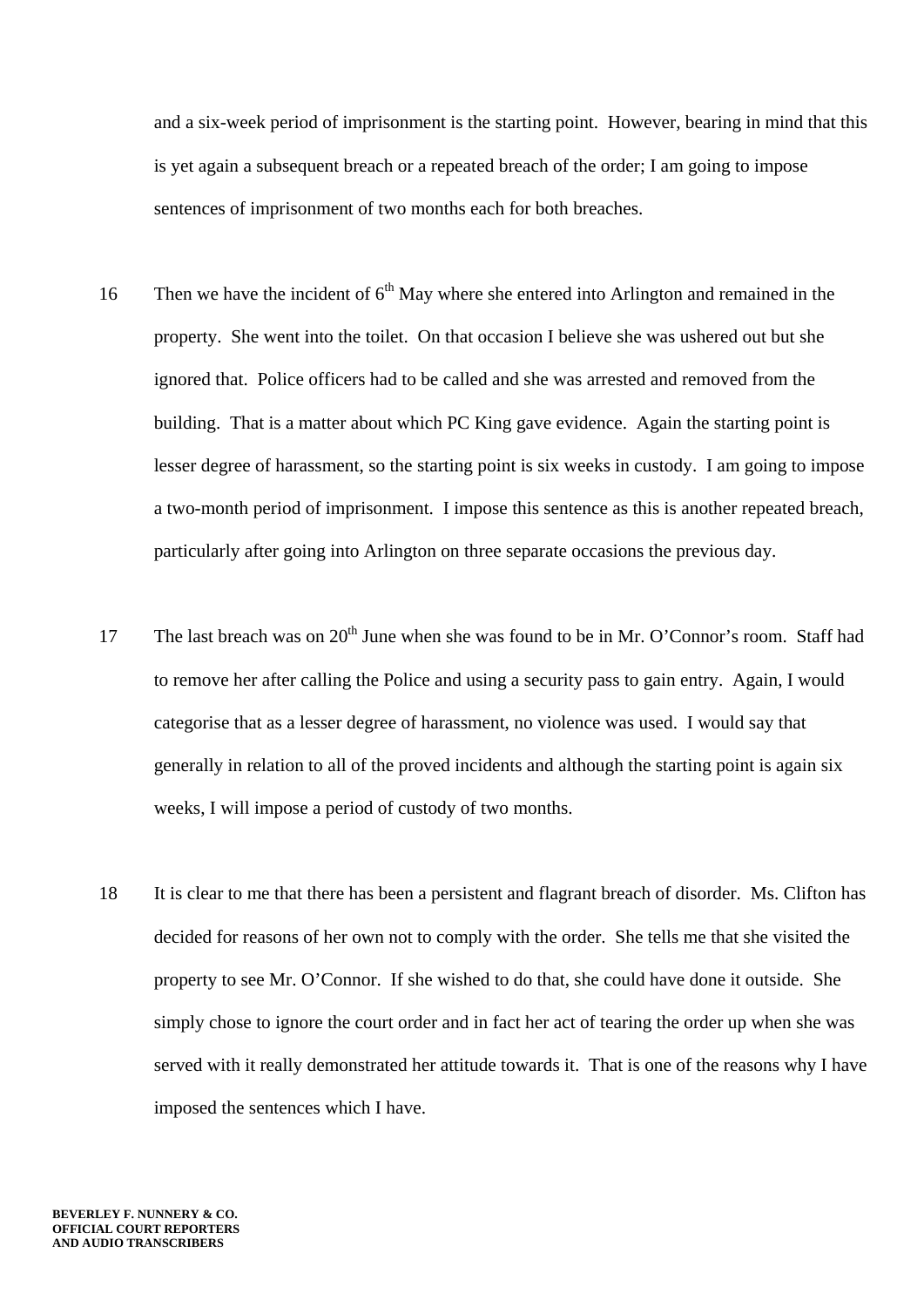- 19 I am also satisfied that if I were to impose a suspended sentence in relation to the periods which she is to spend in custody that she would continue breach the order. In my judgment, I believe that she has no intention whatsoever, despite what she tells me today because Mr. O'Connor will no longer be there, that she will comply with the order. I believe her attitude was demonstrated in court when she turned round to Ms. Cahill, who was simply doing her job and told her that she had won. In my mind, Ms Clifton conducted a campaign or vendetta against the claimant because she had been evicted in 2011. There was no good reason for her to attend that property. She had been asked not to attend in May 2011 yet she continued to do so and continued to do so despite an injunction being obtained against her. These actions put the claimant to considerable expense and caused an extreme nuisance to its employees and also the residents within the property.
- 20 Mr. Lane has drawn my attention to paragraph 8 of his skeleton argument where he sets out five matters which I wholeheartedly agree with as I have demonstrated through this judgment. There have been repeated breaches, there has been significant disruption and cost to the claimant, there is also a concern for the safety and wellbeing of Arlington residents as demonstrated with the altercation with Mr. Roadhouse and also the threats and abuse which were made and also the fact that Ms. Clifton has been banned from the premises since 2011.
- 21 For those reasons I am not going to make a suspended order. There will be a custodial sentence which will not be suspended. Items 6, 7, 8 and 10 from the notice to show cause will be consecutive which add up to a total of ten months. Items 1, 3, 4, 5 and 9 and the incident on  $20<sup>th</sup>$  June will be concurrent so they will run at the same time. I have an obligation to look at the totality of the sentence imposed which adds up to ten months and to consider whether that achieves the objectives which the court has set out it must achieve. Those objectives were to